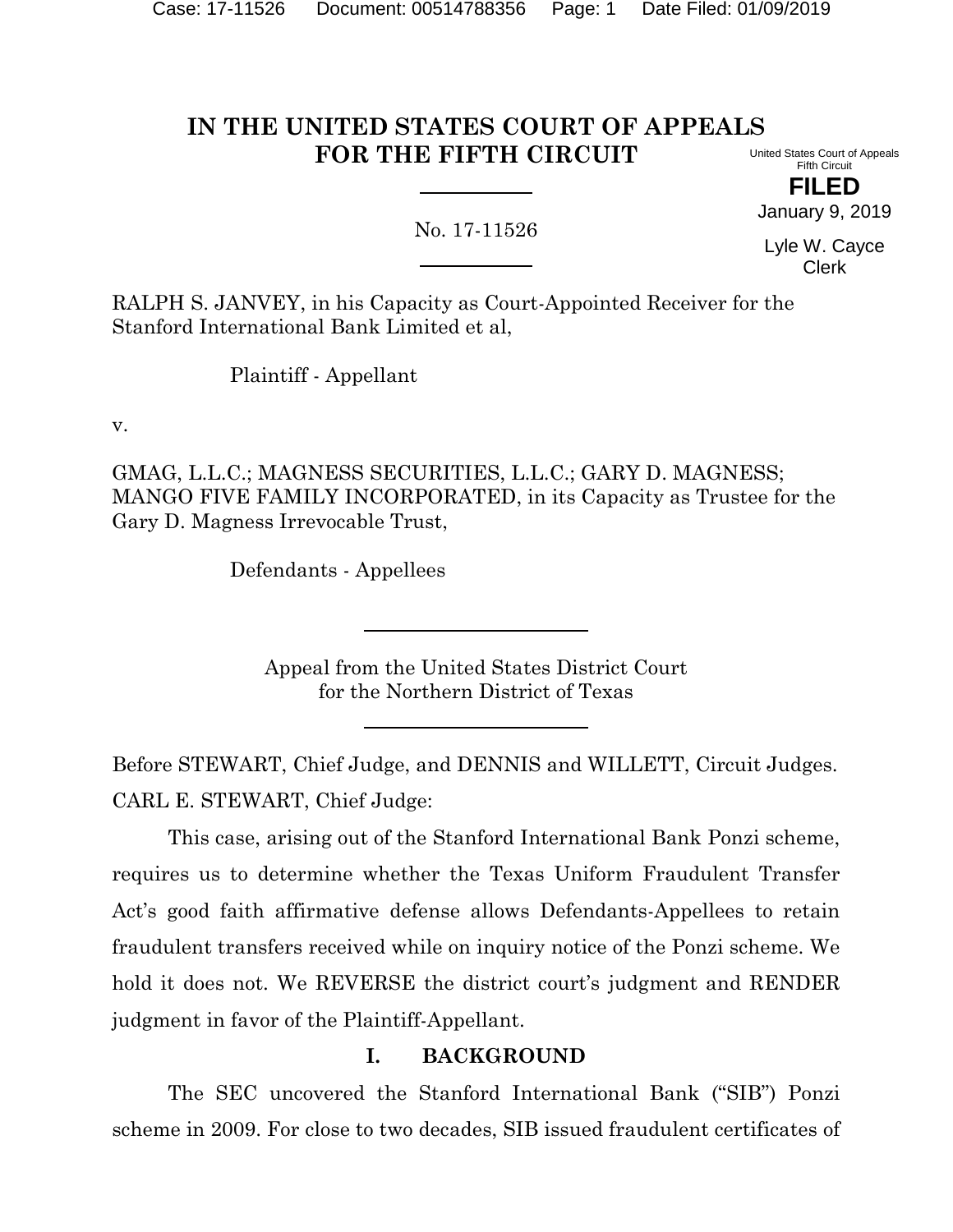deposit ("CDs") that purported to pay fixed interest rates higher than those offered by U.S. commercial banks as a result of assets invested in a welldiversified portfolio of marketable securities. In fact, the "returns" to investors were derived from new investors' funds. The Ponzi scheme left over 18,000 investors with \$7 billion in losses. The district court appointed Plaintiff-Appellant Ralph S. Janvey ("the receiver") to recover SIB's assets and distribute them to the scheme's victims.

Defendants-Appellees are Gary D. Magness and several entities in which he maintains his wealth (collectively, "Magness"). Magness was among the largest U.S. investors in SIB. Between December 2004 and October 2006, Magness purchased \$79 million in SIB CDs. As of November 2006, Magness's family trust's investment committee monitored his investments, including the SIB CDs.

Bloomberg reported in July 2008 that the SEC was investigating SIB. At an October 2008 meeting, the investment committee persuaded Magness to take back, at minimum, his accumulated interest from SIB. The receiver asserts this decision was the result of mounting skepticism about SIB. Magness asserts it was because he was experiencing significant liquidity problems given the tumbling stock market.

Later that month, Magness's financial advisor approached SIB for a redemption. On October 9, 2008, SIB instead agreed to loan Magness \$25 million on his accumulated interest. SIB applied Magness's outstanding "accrued CD interest" to repay most of this loan. In other words, Magness repaid \$24.3 million of the \$25 million loan with "paper interest" and \$700,000 with cash. Between October 24 and 28, 2008, Magness borrowed an additional \$63.2 million from SIB. In total, Magness received \$88.2 million in cash from SIB in October 2008.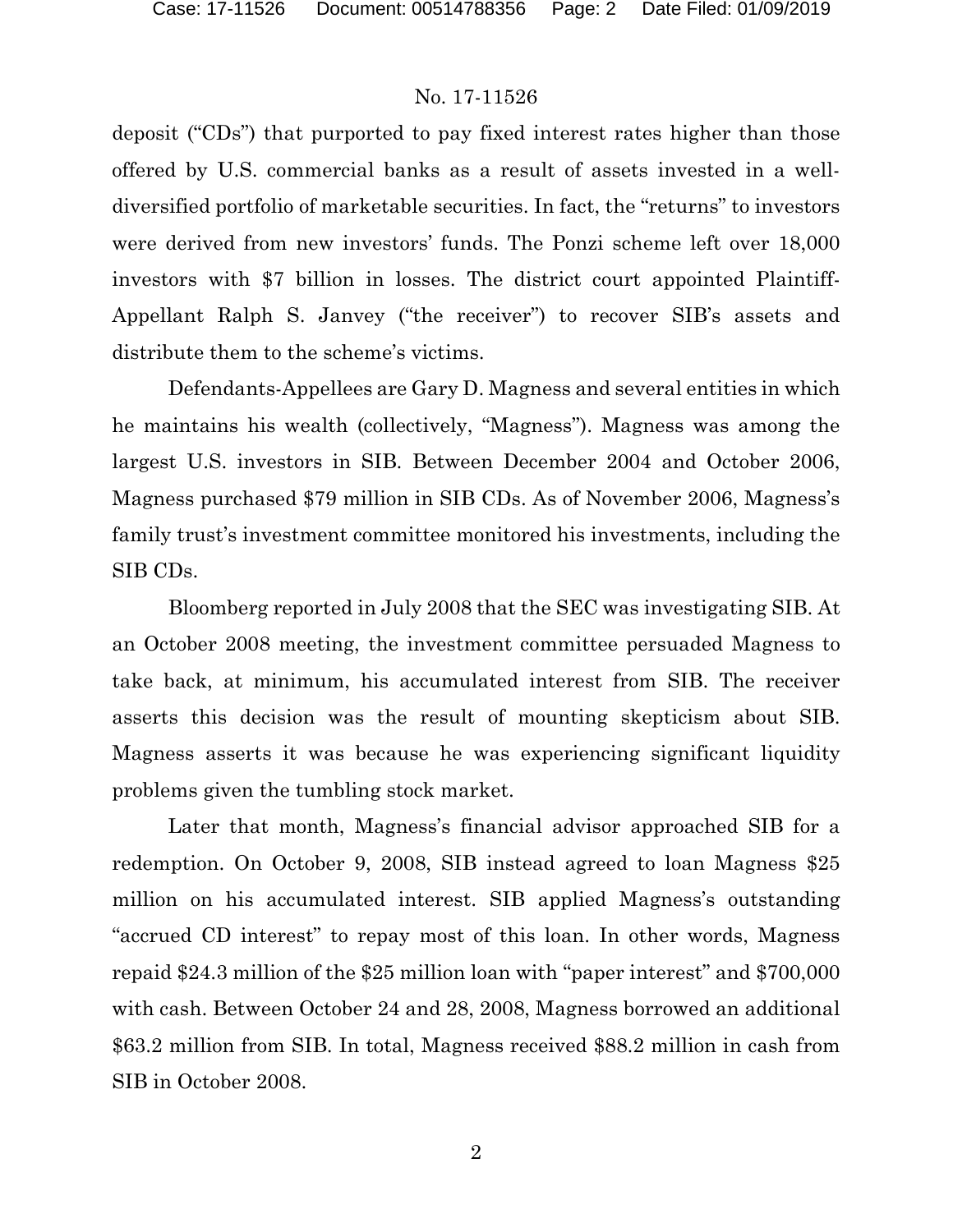$\overline{a}$ 

## No. 17-11526

The receiver sued Magness to recover funds under theories of (1) fraudulent transfer pursuant to the Texas Uniform Fraudulent Transfer Act ("TUFTA") and (2) unjust enrichment. The receiver obtained partial summary judgment as to funds in excess of Magness's original investment, and Magness returned this \$8.5 million in fraudulent transfers to the receiver.

The receiver moved for partial summary judgment, seeking a ruling that the remaining amounts at issue were also fraudulent transfers. Magness moved for summary judgment on his TUFTA good faith defense and the receiver's unjust enrichment claim. The district court granted the receiver's motion and denied Magness's motion.

Just before trial, the district court *sua sponte* reconsidered its denial of Magness's motion for summary judgment and rejected the receiver's unjust enrichment claim. Thus, the only issue presented to the jury was whether Magness received \$79 million,<sup>[1](#page-2-0)</sup> already determined to be fraudulent transfers, in good faith. After Magness's case-in-chief, the receiver moved for judgment on grounds that (1) Magness was estopped from claiming he took the transfers in good faith and (2) no reasonable jury could conclude Magness established TUFTA's good faith defense. The district court did not rule on the motion.

The jury determined that Magness had inquiry notice that SIB was engaged in a Ponzi scheme, but not actual knowledge. Inquiry notice was defined in the jury instructions as "knowledge of facts relating to the transaction at issue that would have excited the suspicions of a reasonable person and led that person to investigate." The jury also determined that an investigation would have been futile. A futile investigation was defined in the

<span id="page-2-0"></span><sup>1</sup> Magness originally invested \$79 million in SIB. He borrowed \$88.2 million in cash from SIB, but he paid \$700,000 back to SIB in cash and has already ceded \$8.5 million to the receiver. The \$79 million "loaned" to Magness from SIB remains in dispute.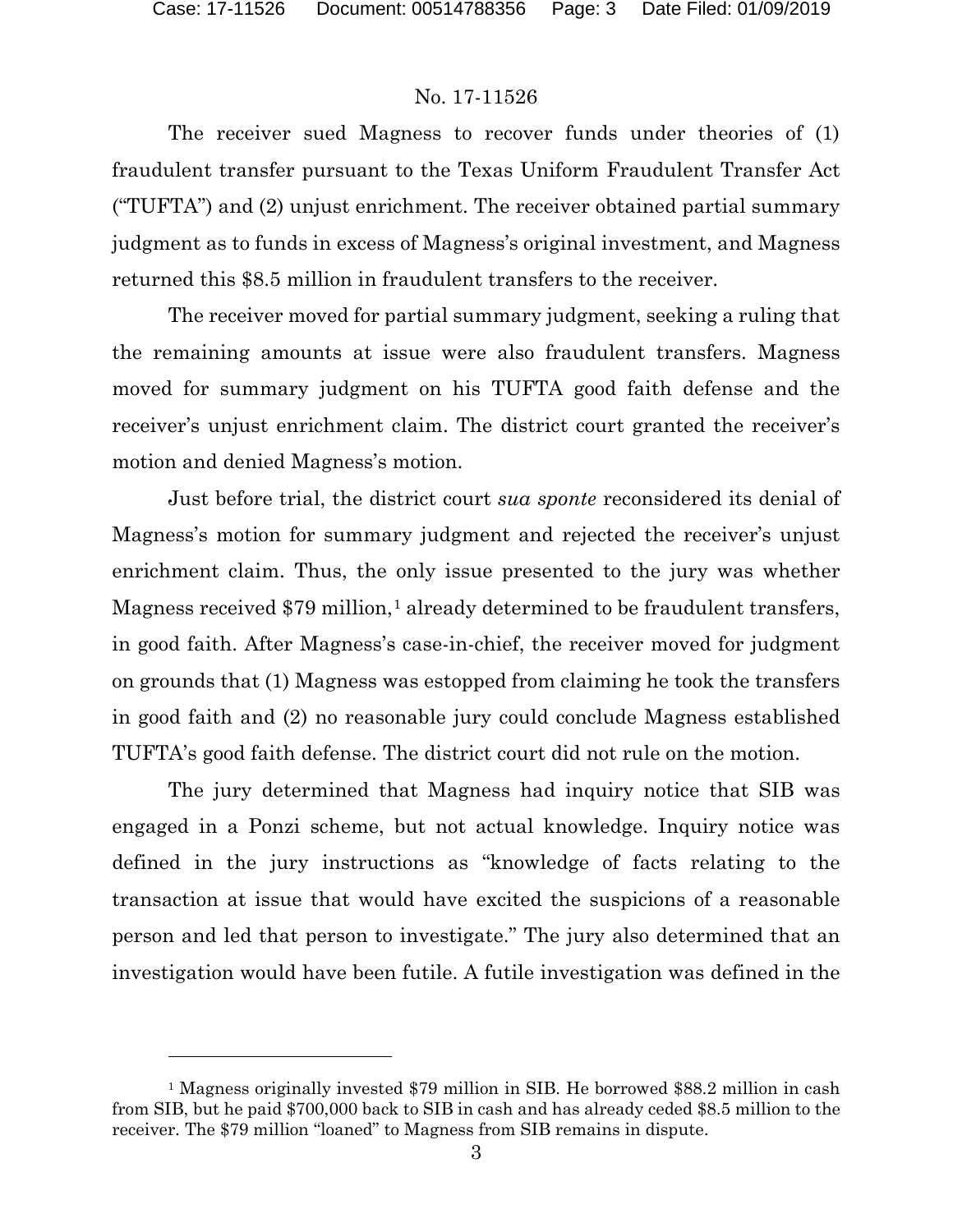jury instructions as one where "a diligent inquiry would not have revealed to a reasonable person that Stanford was running a Ponzi scheme."

The receiver moved for entry of judgment on the verdict, arguing that the jury's finding of inquiry notice defeated Magness's TUFTA good faith defense as a matter of law. The receiver also renewed his motion for judgment as a matter of law. The district court denied the receiver's motions and held that Magness satisfied his good faith defense. The receiver renewed his posttrial motions and moved for a new trial. The court denied these motions and issued its final judgment that the receiver take nothing aside from his prior receipt of \$8.5 million.

On appeal, the receiver argues that (1) Magness was estopped from contesting his actual knowledge of SIB's fraud or insolvency; (2) the jury's finding of inquiry notice defeated Magness's TUFTA good faith defense as a matter of law; (3) the district court's jury instructions were erroneous and reduced Magness's burden to establish good faith; and (4) the district court erred by granting Magness's motion for summary judgment on the receiver's unjust enrichment claim. Because this case is resolved by our TUFTA good faith analysis, we reach only the second of the receiver's arguments.

# **II. DISCUSSION**

## **A.**

We review de novo a renewed motion for judgment as a matter of law. *Montano v. Orange County,* 842 F.3d 865, 873 (5th Cir. 2016). If "there is no legally sufficient evidentiary basis for a reasonable jury to find for [a] party," judgment as a matter of law is proper. *Id.* Evidence is viewed "in the light most favorable to the nonmovant." *Id.*

#### **B.**

Texas, like most states, has adopted a version of the Uniform Fraudulent Transfer Act ("UFTA"). UFTA was designed "to prevent debtors from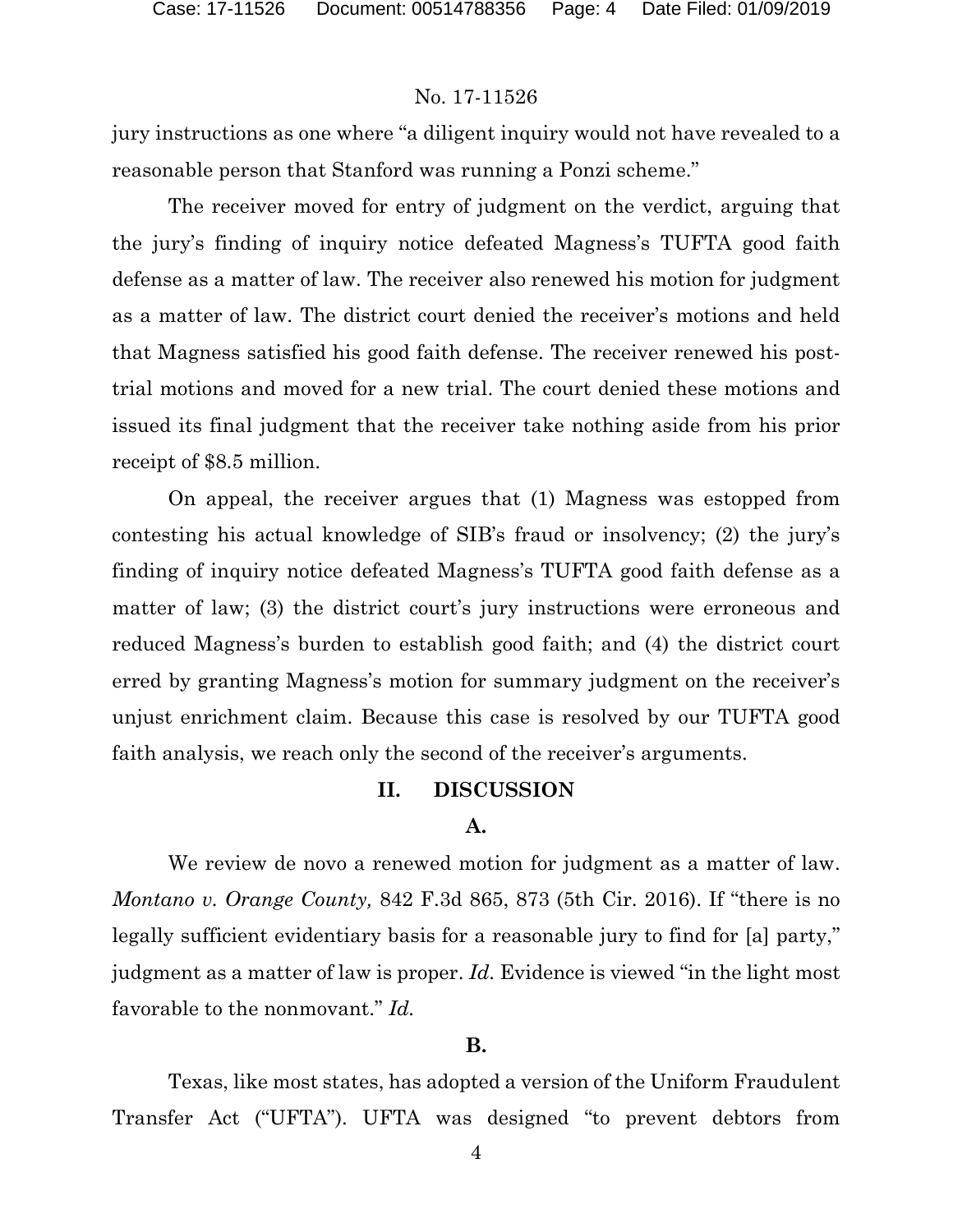transferring their property in bad faith before creditors can reach it." *BMG Music v. Martinez*, 74 F.3d 87, 89 (5th Cir. 1996). TUFTA allows the recovery of property transfers made "with actual intent to hinder, delay, or defraud any creditor of the debtor." Tex. Bus. & Com. Code  $\S 24.005(a)(1)$  (2017). Recipients of fraudulent transfers can prevent clawback actions by proving they received property "in good faith and for a reasonably equivalent value." *Id.* § 24.009(a). Such recipients bear the burden of proving TUFTA's good faith defense. *Flores v. Robinson Roofing & Constr. Co., Inc.*, 161 S.W.3d 750, 756 (Tex. App.––Fort Worth 2005, pet. denied).

The term good faith is not defined by TUFTA or UFTA and has not been interpreted by the Supreme Court of Texas. Lower courts analyzing TUFTA good faith have overwhelmingly adopted an objective definition: "A transferee who takes property with knowledge of such facts as would excite the suspicions of a person of ordinary prudence and put him on inquiry of the fraudulent nature of an alleged transfer does not take the property in good faith and is not a bona fide purchaser." *Hahn v. Love*, 321 S.W.3d 517, 527 (Tex. App.–– Houston [1st Dist.] 2009, pet. denied); *see also GE Capital Commercial, Inc. v. Worthington Nat'l Bank*, 754 F.3d 297, 313 (5th Cir. 2014) (describing *Hahn* as "the most thorough and well-reasoned Texas case applying TUFTA's 'good faith' defense"). Courts evaluating TUFTA good faith consider whether a transferee received fraudulent transfers with actual knowledge or inquiry notice of fraud or insolvency. *See, e.g.*, *Citizens Nat'l Bank of Tex. v. NXS Constr., Inc.,* 387 S.W.3d 74, 85 (Tex. App.––Houston [14th Dist.] 2012, no pet.). A finding of either defeats good faith. *Id.*

# **C.**

The receiver contends that the district court impermissibly grafted a novel "futility exception" onto the TUFTA good faith defense. The futility exception arises from bankruptcy law. The Bankruptcy Code's fraudulent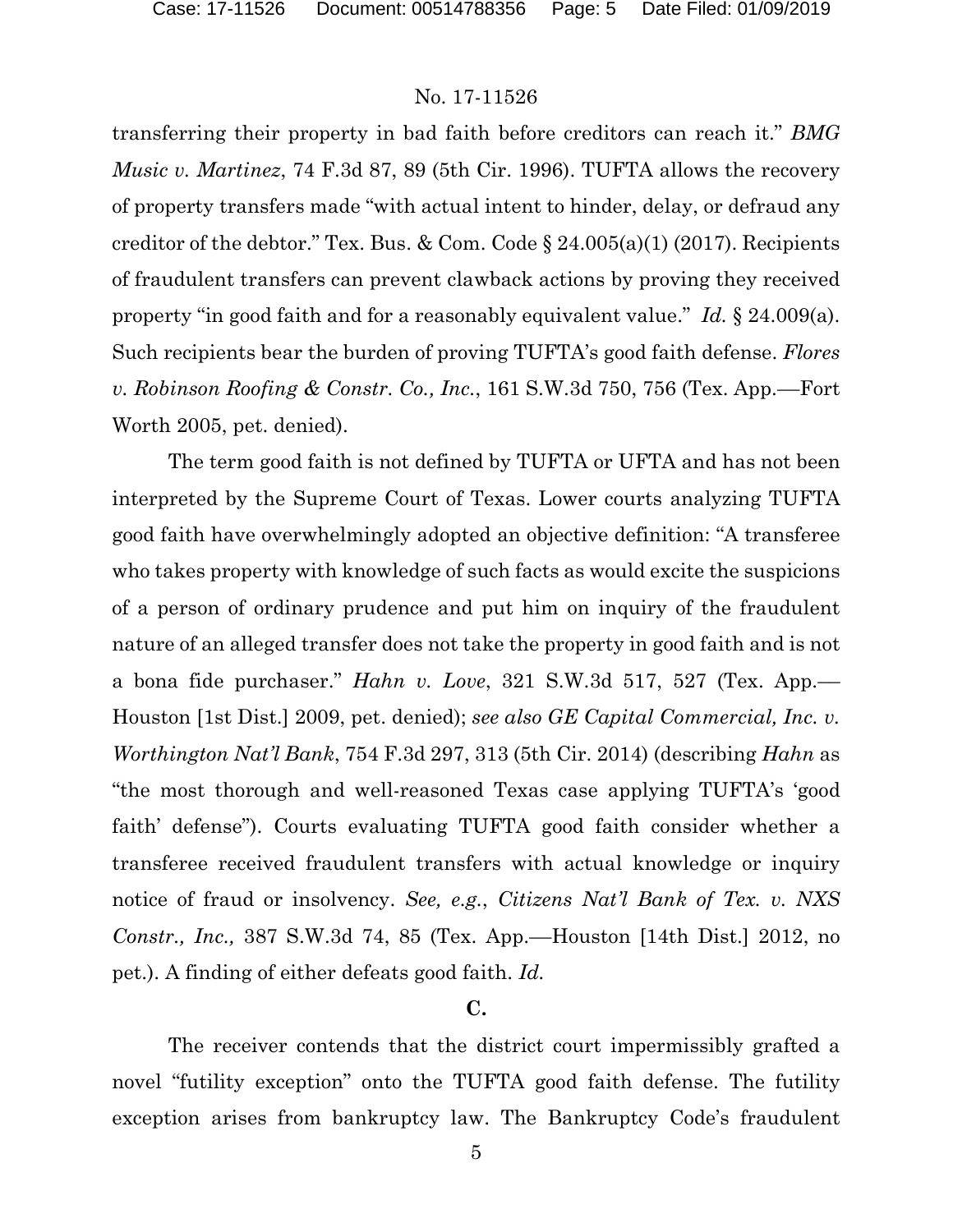l

# No. 17-11526

transfer section contains an affirmative defense that mirrors TUFTA good faith. 11 U.S.C. § 548(c) (2017) (A transferee "that takes for value and in good faith . . . may retain any interest transferred . . . to the extent that such transferee . . . gave value to the debtor in exchange for such transfer."). Courts interpreting § 548(c)'s good faith defense permit transferees to "rebut" a finding of inquiry notice by demonstrating that they conducted a "diligent investigation" into their suspicions. *See, e.g.*, *Templeton v. O'Cheskey*, 785 F.3d 143, 164 (5th Cir. 2015). Some courts permit defendants to rebut inquiry notice in another way. They allow a transferee on inquiry notice who did not investigate to retain good faith, provided the transferee proves the fraudulent scheme's complexity would have rendered any investigation futile. *See, e.g.*, *Christian Bros. High Sch. Endowment v. Bayou No Leverage Fund, LLC*, 439 B.R. 284, 317 (S.D.N.Y. Sep. 17, 2010) ("*Bayou IV*").

In a motion for summary judgment, Magness argued that this futility exception applies to TUFTA good faith. The district court agreed, relying on its analysis of the issue in a *Janvey v. Alguire*[2](#page-5-0) order denying summary judgment. To accept the futility exception, the district court applied *O'Cheskey's* diligent investigation requirement to TUFTA good faith. It acknowledged that neither TUFTA nor Texas courts describe a duty to investigate as a required part of TUFTA's good faith defense, citing to *Hahn*, but it concluded that the Supreme Court of Texas would adopt the diligent investigation requirement. To support this decision, the district court observed that the Bankruptcy Code "may be used to interpret UFTA or its Texas equivalent." *Janvey v. Democratic Senatorial Campaign Comm'n, Inc.,* 712 F.3d 185, 194 (5th Cir. 2013) ("*DSCC*"). The district court also noted that neither party was opposed to applying *O'Cheskey*'s diligent investigation requirement to TUFTA good faith.

<span id="page-5-0"></span><sup>2</sup> This case was severed from *Janvey v. Alguire*, No. 3:15-CV-00724-N (N.D. Tex.).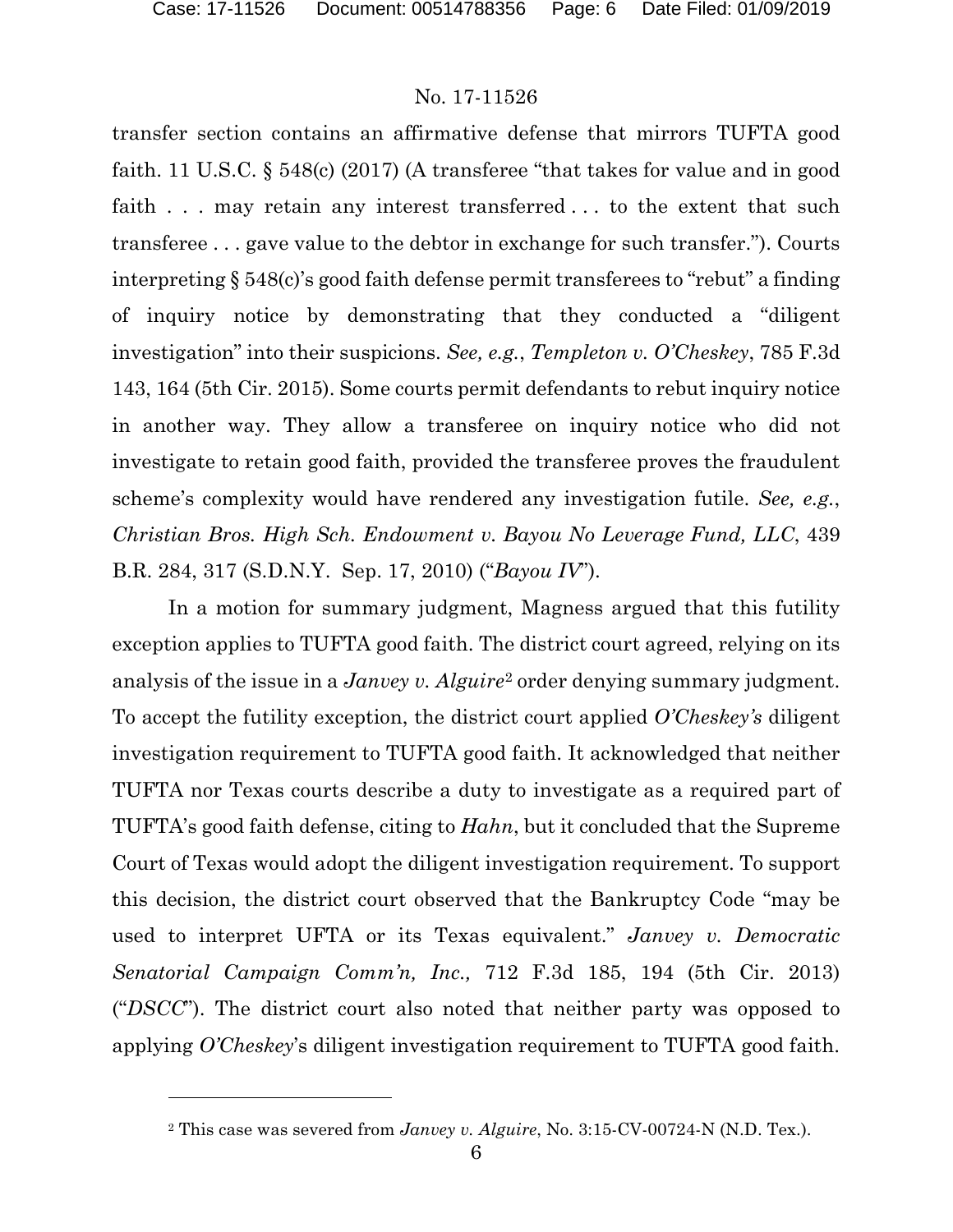The district court next determined that the diligent investigation requirement obligated a futility exception. The district court based its decision on a lack of binding authority requiring the conclusion that a transferee on inquiry notice who fails to investigate lacks good faith. Both the parties and the district court considered cases analyzing bankruptcy good faith rather than TUFTA good faith. Ultimately, the district court held that a transferee with inquiry notice must conduct a diligent investigation into the facts that put the transferee on inquiry notice to retain TUFTA good faith. In the alternate, a transferee could satisfy TUFTA good faith by proving that such an investigation would have been futile.

Because the district court denied Magness's motion for summary judgment on TUFTA good faith, the questions of notice and futility were left to the jury. While the jury determined Magness was on inquiry notice of SIB's Ponzi scheme, it also determined that an investigation into the scheme would have been futile. The district court thus determined that Magness retained good faith. The receiver asks this court to reject the district court's application of the futility exception to TUFTA good faith and find that, under *Hahn*, the jury's finding of inquiry notice defeats Magness's TUFTA good faith defense as a matter of law.

## **D.**

The Supreme Court of Texas has not addressed whether TUFTA good faith requires a diligent investigation or a corresponding futility exception, so we must make an "*Erie* guess" as to the exception's applicability. *SMI Owen Steel Co., Inc. v. Marsh USA, Inc.,* 520 F.3d 432, 437 (5th Cir. 2008); *see also Erie R.R. Co. v. Tompkins*, 304 U.S. 64 (1938). We rely on the state lower courts and other persuasive authorities to guide our inquiry. *GE Capital*, 754 F.3d at 311.

7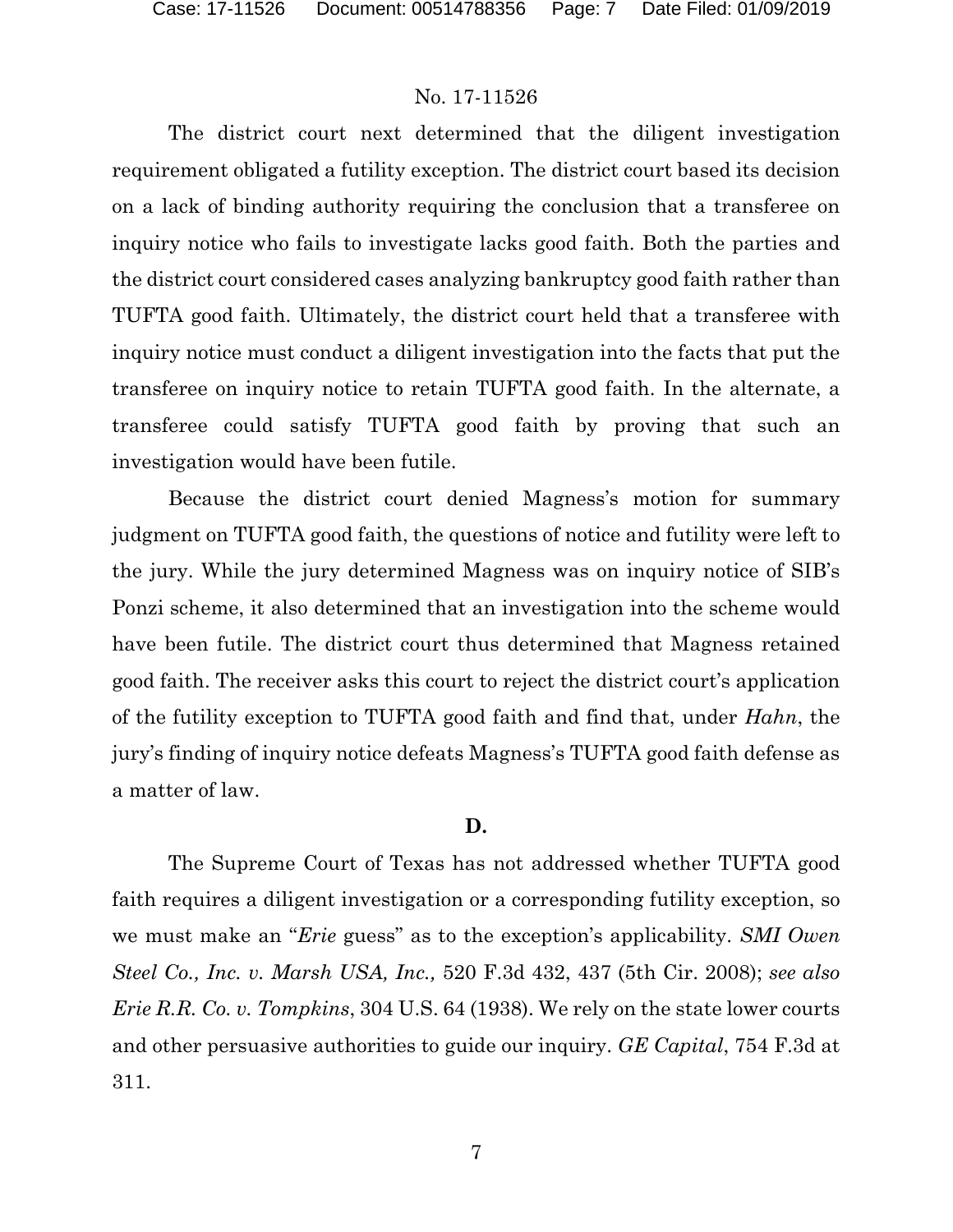Texas lower courts and federal district courts considering TUFTA good faith rely on *Hahn* to hold that transferees found to have actual knowledge or inquiry notice of fraud cannot claim TUFTA's good faith defense. *Citizens Nat'l*, 387 S.W.3d at 84–86 (upholding jury's finding that transferee had either actual or inquiry notice, which defeated TUFTA good faith defense); *Vasquez v. Old Austin Rd. Land Tr.*, No. 04-16-00025-CV, 2017 WL 3159466, at \*3 (Tex. App.– –San Antonio 2017, pet. denied) (concluding that the trial court erred by granting transferee TUFTA good faith on summary judgment because of evidence that the transferees were on inquiry notice); *SEC v. Helms,* No. A-13- CV-1036 ML, 2015 WL 1040443, at \*14 (W.D. Tex. Mar. 10, 2015) (ordering TUFTA good faith defeated in the absence of actual knowledge of fraud because of evidence that "would have led a reasonable investor to believe the transfer was fraudulent"); *see also Hahn*, 321 S.W.3d at 527–29 (denying motion for summary judgment on TUFTA good faith because of evidence supporting a finding of actual knowledge or inquiry notice).

We have previously approved of *Hahn*'s conception of TUFTA good faith and upheld a district court's *Hahn*-based jury instructions. *GE Capital*, 754 F.3d at 313 (relying on *Hahn* to determine that TUFTA good faith requires an objective analysis). The jury instructions stated in relevant part: "To establish that it acted in good faith, [the transferee] must prove by a preponderance of the evidence that it lacked actual and [inquiry] knowledge of the debtor's fraud." *Id.* at 301. The instructions did not ask the jurors to determine whether an investigation would have been futile. *Id*. And in fact, no court has considered extending TUFTA good faith to a transferee on inquiry notice who later shows an investigation would have been futile.

The court below is the first to supplement *Hahn*'s TUFTA good faith analysis with interpretations of Bankruptcy Code good faith. 11 U.S.C. § 548(c). We have in prior decisions relied on § 548 to interpret various TUFTA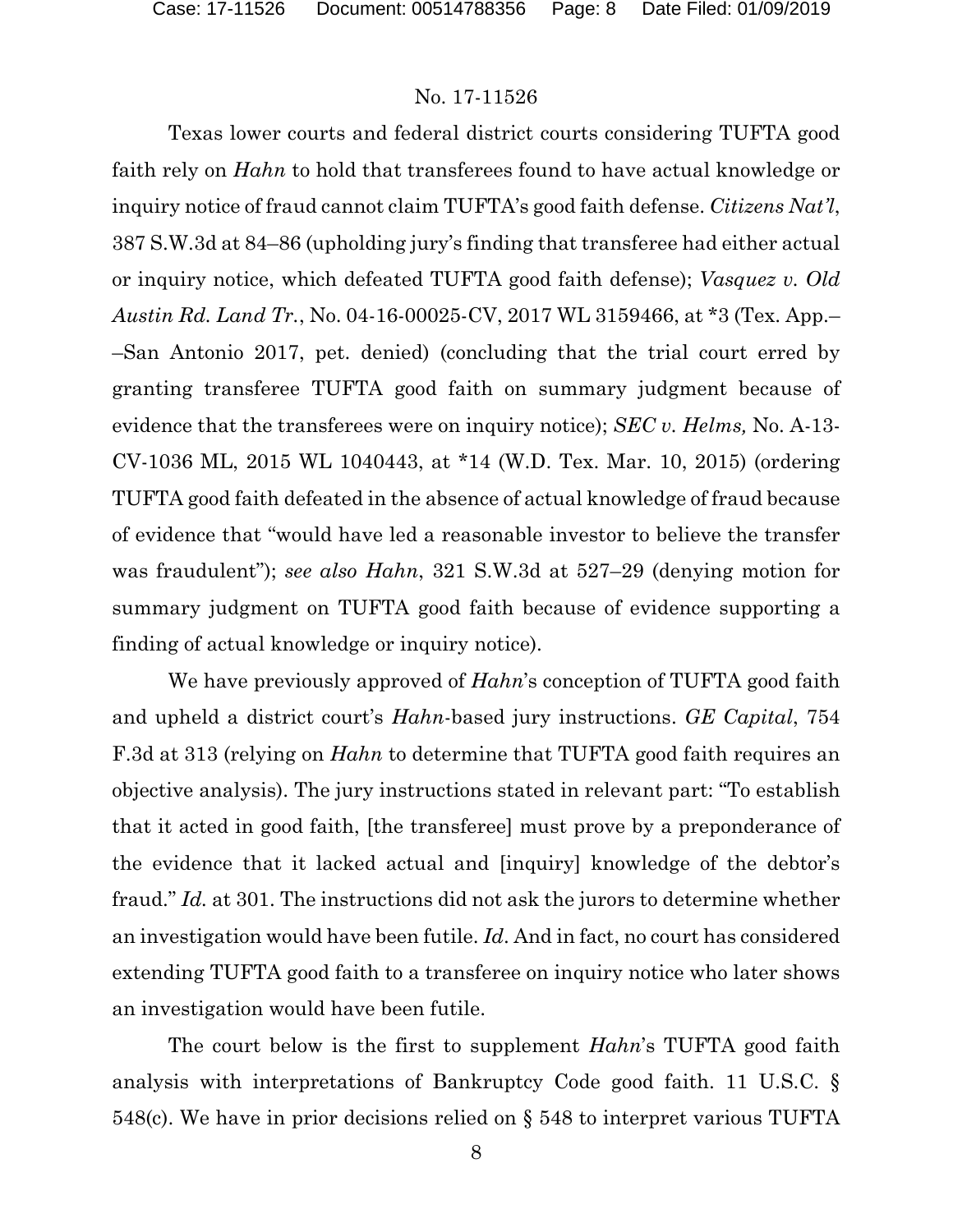provisions because TUFTA is based on UFTA, which itself is based on § 548. *See, e.g.*, *DSCC,* 712 F.3d at 194 (applying an analysis of § 548(a)(1) to an analysis of TUFTA  $\S$  24.005(a)(1)). However, we have previously declined to rely on § 548(c) to interpret TUFTA good faith. *GE Capital*, 754 F.3d at 312 n.21 ("We do not base our *Erie* guess on bankruptcy jurisprudence . . . . Certain authorities indicate that § 548 is not necessarily substantively congruent with state-law counterparts, despite a common ancestry.").

Our prior disinclination to rely on § 548(c) to interpret TUFTA good faith is reinforced by the fact that neither  $\S$  548(c)'s text nor its legislative history defines good faith. *Jimmy Swaggart Ministries v. Hayes*, 310 F.3d 796, 800 (5th Cir. 2002). As a result, courts applying the good faith defense disagree "as to what conditions ought to allow a transferee this defense." *Id.* Even courts that agree on certain conditions disagree as to the meanings of those conditions. For example, this court has agreed with others that a transferee on inquiry notice "must satisfy a 'diligent investigation' requirement" to succeed on a  $\S$  548(c) good faith defense. *Templeton*, 785 F.3d at 164 (quoting *Horton v. O'Cheskey*, 544 F. App'x 516, 520 (5th Cir. 2013)). But we have not had the opportunity to define this requirement, and "the case law is not clear" as to its nature. *Bayou IV*, 439 B.R. at 312. Courts also disagree as to whether § 548(c) permits a futility exception. *Compare id.* at 317 (articulating the futility exception), *with Zayed v. Buysse,* No. 11-CV-1042 (SRN/FLN), 2012 WL 12893882, at \*22–23 (D. Minn. Sep. 27, 2012) (rejecting the futility exception). This lack of conformity counsels against relying on § 548(c) interpretations to construe TUFTA good faith.

Even if we relied on § 548(c) as guidance for applying TUFTA good faith, the futility exception's inquiry does not implicate TUFTA good faith's central question: whether, at the time he receives property, a transferee has knowledge that "would excite the suspicions of a person of ordinary prudence